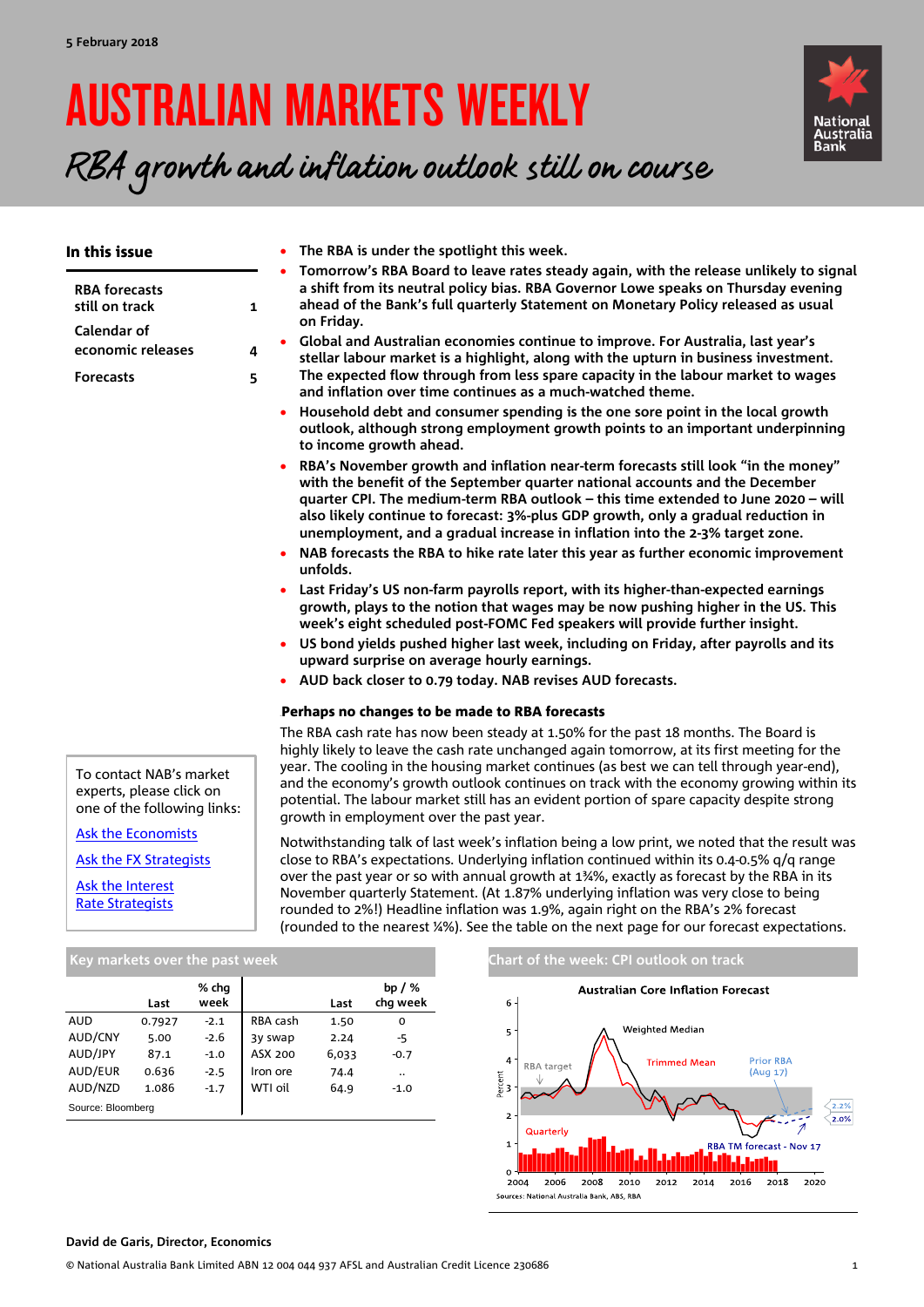### RBA still becoming more confident about the growth and inflation outlook

This month, the Board will be briefed by the Bank's staff on the economic news over the Christmas-New Year period, and their latest review of their forecasts for growth, the labour market, and inflation.

Key to that briefing will be, we expect, that the economic outlook generally continues to brighten, both globally and domestically. The global growth outlook continues to show signs of becoming more synchronised from a more US-centric upturn evident earlier last year.

Such a global improvement adds force to the domestic view that not only does the near-term outlook for growth and inflation require no technical adjustment for the latest quarterly observations, but the evolving big picture outlook is consistent with an expected growth uplift to over 3% as being "in play". This carries with it the likelihood that, in time, inflation will move up into the Bank's 2-3% target range, which is what the RBA forecasts to occur.



Retail sales and consumption remain on the low side, but business investment and infrastructure activity continues to reveal growth-supportive attributes. Housing markets continue to cool, with reliance on APRA measures to keep prices in check. The export sector should be benefitting from the better global outlook, despite some net \$A appreciation. In this context we would note some lift also in commodity prices and that the net rise in the AUD/USD reflects as much the net decline in the USD.

### Tuesday's post-Board statement refreshed but not materially revised

We expect that, as is usual for the first meeting of the year, and two months on from when the RBA Board last met, tomorrow's Statement will be refreshed. This will encompass a summary of generally positive recent offshore and domestic economic news together with an assessment of how the Bank's forecasts have changed little. On the global scene, it will be interesting to see whether the Statement makes any particular references to hints of rising wage inflation in the US.



Apart from a reference to how recent growth and inflation readings were broadly in line with the Bank's expectations, little amendment is needed elsewhere in tomorrow's Media Release from the Governor. The Statement is still likely to continue the reference to the notion that "An appreciating exchange rate would be expected to result in a slower pick-up in economic activity and inflation than currently forecast". There may well be some references to how recent weakness in the US dollar has been a key factor underpinning strength in the Australian dollar.

### Labour market and wages hold the keys to policy outlook

We have written at some length on the importance of the labour market and spare capacity as a critical point to watch in the inflation and policy outlook.

Like other market observers, the Bank has been watching the stellar increase in employment over the past year. Even so, the unemployment rate has barely shifted, thanks to faster growth in labour supply, represented by the rise in the participation rate as more individuals entered the labour market from outside the labour force. (The roll-out of the NDIS has been another complication in this story.)

Labour supply (the labour force) has grown 3.1% y/y, nearly matching the 3.4% growth in employment,

| RBA SoMP forecasts: Nov '17 forecasts still on track |  |
|------------------------------------------------------|--|
|------------------------------------------------------|--|

RBA Nov '17 SoMP forecast in grey, Feb '18 SoMP revision risk, NAB's forecasts in red

|                      |                |              |            |                |                                |            |                |                | Year-ended |                |                |               |                  |                    |            |                |            |
|----------------------|----------------|--------------|------------|----------------|--------------------------------|------------|----------------|----------------|------------|----------------|----------------|---------------|------------------|--------------------|------------|----------------|------------|
|                      | <b>Dec-17</b>  |              |            |                | <b>Jun-18</b><br><b>Dec-18</b> |            |                | <b>Jun-19</b>  |            |                | <b>Dec-19</b>  | <b>Jun-20</b> |                  |                    |            |                |            |
|                      |                | <b>RBA</b>   | <b>NAB</b> |                | <b>RBA</b>                     | <b>NAB</b> |                | <b>RBA</b>     | <b>NAB</b> |                | <b>RBA</b>     | <b>NAB</b>    |                  | <b>RBA</b>         | <b>NAB</b> | <b>RBA</b>     | <b>NAB</b> |
|                      | <b>Nov '17</b> | Feb '18      |            | '17<br>Nov     | <b>Feb</b> '18                 |            | <b>Nov</b>     | <b>Feb</b> '18 |            | <b>Nov '17</b> | <b>Feb</b> '18 |               | Nov <sup>1</sup> | Feb <sup>'18</sup> |            | Feb '18        |            |
| GDP growth           | $2\frac{1}{2}$ | $\checkmark$ | 2.8        | $2\frac{3}{4}$ |                                | 2.9        | $3\frac{1}{4}$ |                | 2.4        | $3\frac{1}{2}$ |                | 2.4           | $3\frac{1}{4}$   |                    | 2.6        | $3\frac{1}{4}$ |            |
| Unemployment rate    | $5\frac{1}{2}$ | $\checkmark$ | 5.4        | $5\frac{1}{2}$ |                                | 5.3        | $5\frac{1}{2}$ |                | 5.2        | $5\frac{1}{2}$ |                | 5.2           | $5\frac{1}{4}$   |                    | 5.1        | $5\frac{1}{4}$ |            |
| CPI inflation        | $\overline{2}$ |              | 2.1        | $\Omega$       |                                | 2.5        | $2\frac{1}{4}$ | ✔              | 2.4        | $2\frac{1}{4}$ |                | 2.5           | $2\frac{1}{4}$   |                    | 2.4        | $2\frac{1}{4}$ |            |
| Underlying inflation | $1\frac{3}{4}$ |              | 1.9        | $1\frac{3}{4}$ |                                | 8. ا       | $1\frac{3}{4}$ |                | 2.1        | $\Omega$       |                | 2.2           |                  |                    | 2.2        |                |            |
|                      |                |              |            |                |                                |            |                |                |            | Year average   |                |               |                  |                    |            |                |            |
|                      |                | 2017         |            |                | 2017/18                        |            |                | 2018           |            |                | 2018/19        |               |                  | 2019               |            | 2020           |            |

GDP growth 2¼ **2.4** 2¾ **3.1** 3.0 **2.8** 3¼ **2.4** 3¼ **2.5** 3¼ **--** (a) Likely new technical assumptions: \$A at US\$0.79, TWI at 65; Brent crude oil price at US\$68 per barrel. (a) Nov '17 RBA technical assumptions: \$A at US\$0.77, TWI at 65; Brent crude oil price at US\$63 per barrel.

Source: NAB; RBA Statement on Monetary Policy, 10 Nov 2017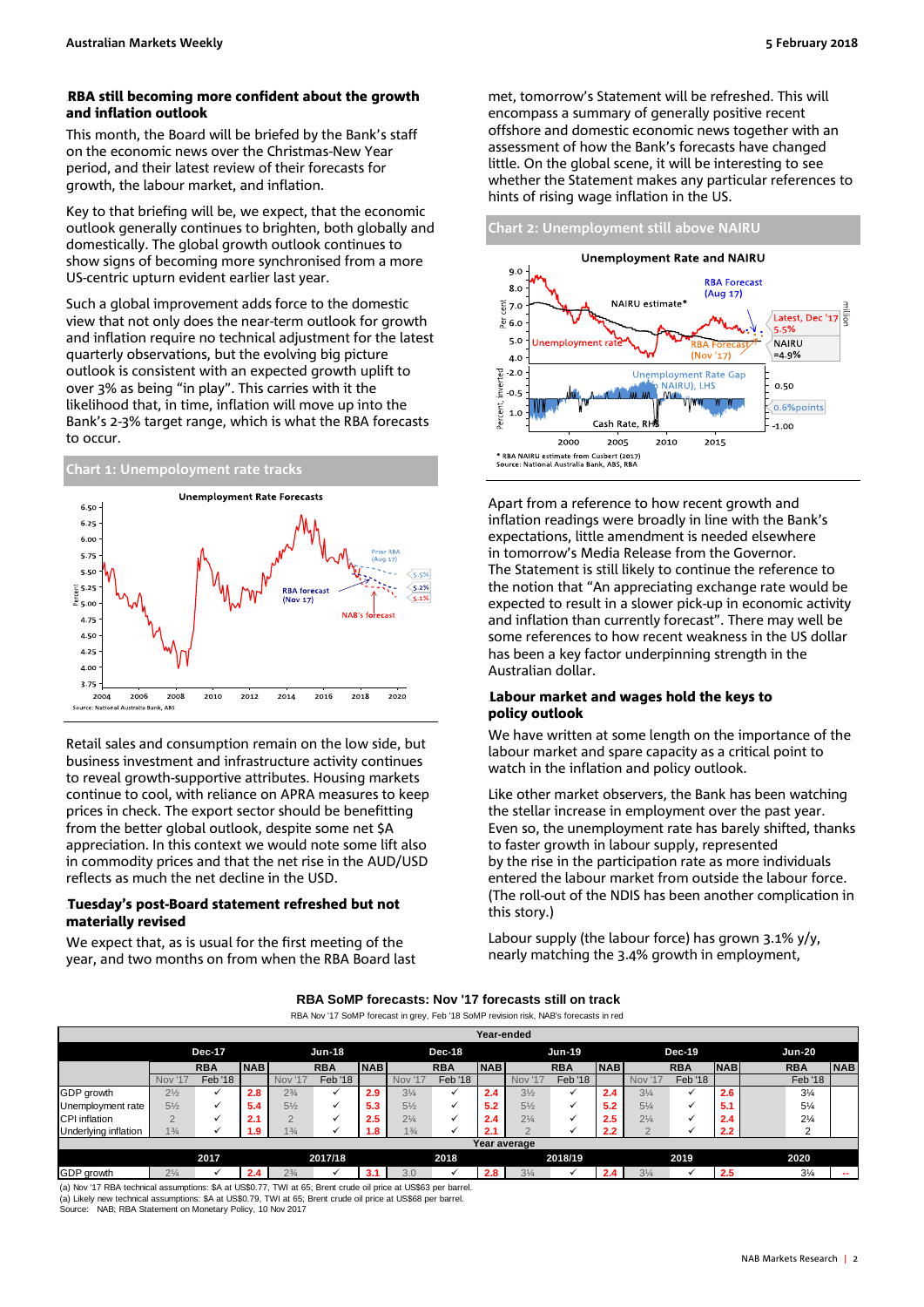As was the case with the November quarterly Statement, this important aspect of the economic and policy outlook will get a lot of discussion, including likely in the "Key Uncertainties" section of the (final) Economic Outlook chapter of the Statement. Thursday's dinner speech from the Governor would be another opportunity for the Governor to offer his views not only on the economy and inflation, including the transmission of inflation through the labour market.

### [David.deGaris@nab.com.au](mailto:David.deGaris@nab.com.au)

#### **FX forecast revisions**

Amid recent USD weakness we have revised higher our near term AUD/USD forecasts. Nevertheless, we still think the currency will end this year lower than current levels. We anticipate the AUD/USD will drop to at least the 75 cents area by the end of 2018, with the narrowing of AU-US yield spreads, softer commodities and less supportive risk backdrop the main culprits for this decline. We have done little changes to our AUD cross rate forecasts. EUR, GBP and JPY are all seen stronger than previously assumed, AUD/EUR in particular is still seen below 0.60 this year (and lower still further out).

[rodrigo.h.catril@nab.com.au](mailto:rodrigo.h.catril@nab.com.au)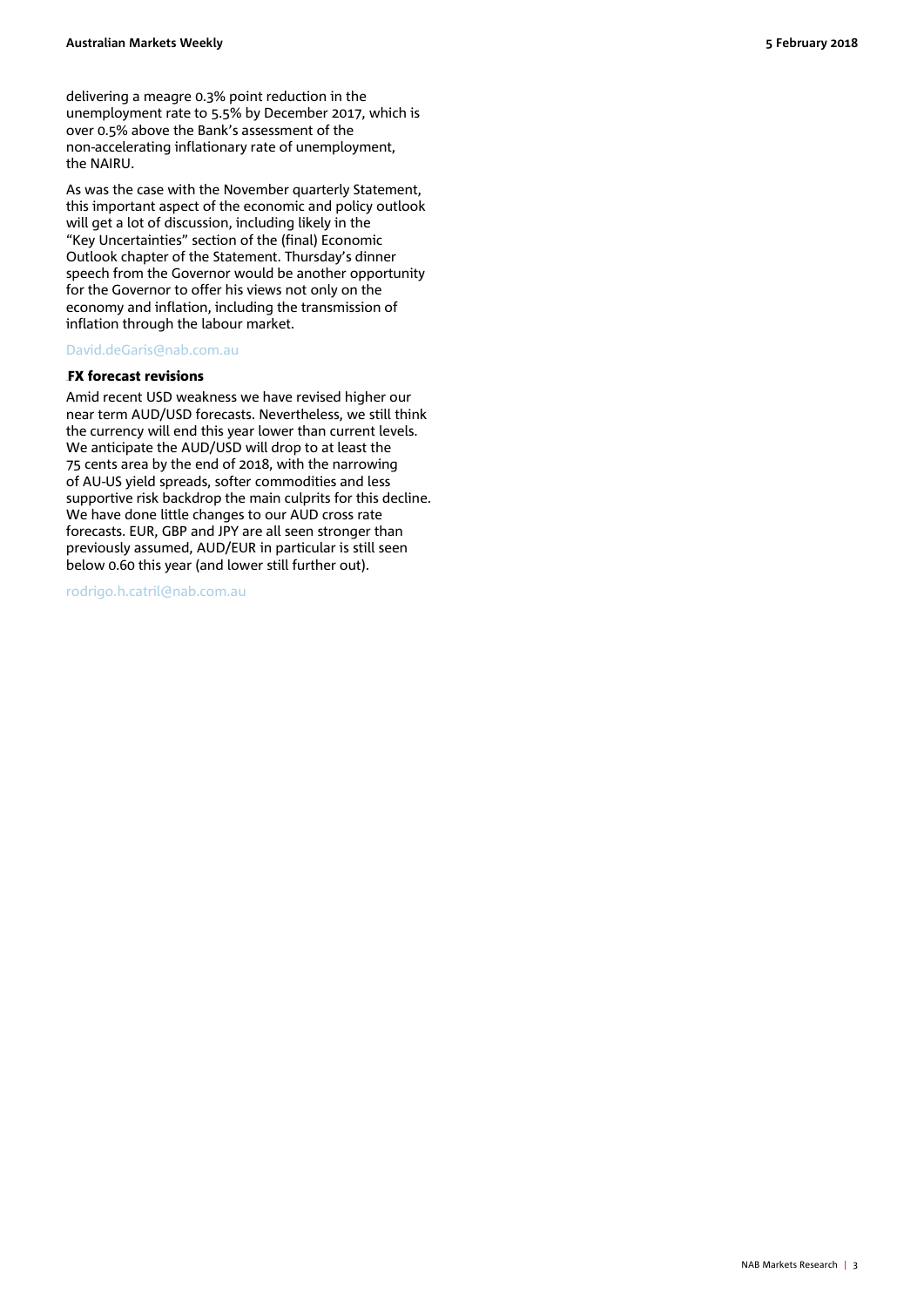### <span id="page-3-0"></span>**CALENDAR OF ECONOMIC RELEASES**

| AU<br>AU<br>AU<br>ΝZ<br>JN<br>AU<br>CН<br>GE<br>EС<br>UK<br>UK<br>ЕC<br>ЕC<br>US<br>US<br>Tue<br>ΝZ<br>AU<br>AU | Monday, 5 February 2018<br>CBA Australia PMI Services / Composite<br>AiG Perf of Services Index<br>Melbourne Institute Inflation MoM/YoY<br><b>ANZ Commodity Price</b><br>Nikkei Japan PMI Services / Composite<br>ANZ Job Advertisements MoM<br>Caixin China PMI Services / Composite<br>Markit Germany Services PMI / Composite PMI<br>Markit Eurozone Services PMI / Composite PMI<br><b>Markit/CIPS UK Services PMI</b><br>Markit/CIPS UK Composite PMI<br>Sentix Investor Confidence<br>Retail Sales MoM/YoY<br>Markit US Services PMI / Composite PMI | Jan<br>Jan<br>Jan<br>Jan<br>Jan<br>Jan<br>Jan<br>Jan F<br>Jan F<br>Jan<br>Jan<br>Feb | 1.8%    | $\prime$           | 55.1/55.5              | 22.00                                      | 9.00           |
|-----------------------------------------------------------------------------------------------------------------|-------------------------------------------------------------------------------------------------------------------------------------------------------------------------------------------------------------------------------------------------------------------------------------------------------------------------------------------------------------------------------------------------------------------------------------------------------------------------------------------------------------------------------------------------------------|--------------------------------------------------------------------------------------|---------|--------------------|------------------------|--------------------------------------------|----------------|
|                                                                                                                 |                                                                                                                                                                                                                                                                                                                                                                                                                                                                                                                                                             |                                                                                      |         |                    |                        |                                            |                |
|                                                                                                                 |                                                                                                                                                                                                                                                                                                                                                                                                                                                                                                                                                             |                                                                                      |         |                    |                        | 22.30                                      | 9.30           |
|                                                                                                                 |                                                                                                                                                                                                                                                                                                                                                                                                                                                                                                                                                             |                                                                                      |         |                    | 52.0<br>0.1/2.3        | 0.00                                       | 11.00          |
|                                                                                                                 |                                                                                                                                                                                                                                                                                                                                                                                                                                                                                                                                                             |                                                                                      |         |                    | $-2.2$                 | 0.00                                       | 11.00          |
|                                                                                                                 |                                                                                                                                                                                                                                                                                                                                                                                                                                                                                                                                                             |                                                                                      |         |                    | 51.1/52.2              | 0.30                                       | 11.30          |
|                                                                                                                 |                                                                                                                                                                                                                                                                                                                                                                                                                                                                                                                                                             |                                                                                      |         |                    | $-2.3$                 | 0.30                                       | 11.30          |
|                                                                                                                 |                                                                                                                                                                                                                                                                                                                                                                                                                                                                                                                                                             |                                                                                      |         | 53.5/<br>57/58.8   | 53.9/53.0<br>57.0/58.8 | 1.45<br>8.55                               | 12.45<br>19.55 |
|                                                                                                                 |                                                                                                                                                                                                                                                                                                                                                                                                                                                                                                                                                             |                                                                                      |         | 57.6/58.6          | 57.6/58.6              | 9.00                                       | 20.00          |
|                                                                                                                 |                                                                                                                                                                                                                                                                                                                                                                                                                                                                                                                                                             |                                                                                      |         | 54.1               | 54.2                   | 9.30                                       | 20.30          |
|                                                                                                                 |                                                                                                                                                                                                                                                                                                                                                                                                                                                                                                                                                             |                                                                                      |         | 54.6               | 54.9                   | 9.30                                       | 20.30          |
|                                                                                                                 |                                                                                                                                                                                                                                                                                                                                                                                                                                                                                                                                                             | Dec                                                                                  |         | 33.15<br>$-1/1.9$  | 32.9<br>1.5/2.8        | 9.30<br>10.00                              | 20.30<br>21.00 |
|                                                                                                                 |                                                                                                                                                                                                                                                                                                                                                                                                                                                                                                                                                             | Jan F                                                                                |         | 53.3/              | 53.3/53.8              | 14.45                                      | 1.45           |
|                                                                                                                 | ISM Non-Manf. Composite                                                                                                                                                                                                                                                                                                                                                                                                                                                                                                                                     | Jan                                                                                  |         | 56.7               | 55.9                   | 15.00                                      | 2.00           |
|                                                                                                                 | 6 February 2018                                                                                                                                                                                                                                                                                                                                                                                                                                                                                                                                             |                                                                                      |         |                    |                        |                                            |                |
|                                                                                                                 | Waitangi Day (National holiday)                                                                                                                                                                                                                                                                                                                                                                                                                                                                                                                             |                                                                                      |         |                    | 120.9                  | 22.30                                      | 9.30           |
|                                                                                                                 | ANZ Roy Morgan Weekly Consumer Confidence Index<br><b>Trade Balance</b>                                                                                                                                                                                                                                                                                                                                                                                                                                                                                     | Feb 4<br><b>Dec</b>                                                                  | $+700m$ | 200                | 120.9<br>$-628.0$      | 22.30<br>0.30                              | 9.30<br>11.30  |
| AU                                                                                                              | <b>Retail Sales MoM</b>                                                                                                                                                                                                                                                                                                                                                                                                                                                                                                                                     | <b>Dec</b>                                                                           | $-0.5%$ | $-0.2$             | 1.2                    | 0.30                                       | 11.30          |
| AU                                                                                                              | <b>Retail Sales Ex Inflation QoQ</b>                                                                                                                                                                                                                                                                                                                                                                                                                                                                                                                        | 4Q                                                                                   | 0.8%    | $\mathbf{1}$       | 0.1                    | 0.30                                       | 11.30          |
| AU                                                                                                              | <b>RBA Cash Rate Target</b>                                                                                                                                                                                                                                                                                                                                                                                                                                                                                                                                 | Feb 6                                                                                | 1.5     | 1.5                | 1.5                    | 3.30                                       | 14.30          |
| GЕ                                                                                                              | Factory Orders MoM/ WDA YoY                                                                                                                                                                                                                                                                                                                                                                                                                                                                                                                                 | Dec                                                                                  |         | 0.8/3.1            | $-0.4/8.7$             | 7.00                                       | 18.00          |
| ECB<br>CA                                                                                                       | ECB's Weidmann, BIS's Carstens Speak in Frankfurt<br>Int'l Merchandise Trade                                                                                                                                                                                                                                                                                                                                                                                                                                                                                | Dec                                                                                  |         | $-2.25$            | $-2.5$                 | 9.00<br>13.30                              | 20.00<br>0.30  |
| US                                                                                                              | <b>Trade Balance</b>                                                                                                                                                                                                                                                                                                                                                                                                                                                                                                                                        | Dec                                                                                  |         | $-52$              | $-50.5$                | 13.30                                      | 0.30           |
| US                                                                                                              | Fed's Bullard Speaks on U.S. Economy and Monetary Policy                                                                                                                                                                                                                                                                                                                                                                                                                                                                                                    |                                                                                      |         |                    |                        | 13.50                                      | 0.50           |
| US                                                                                                              | <b>JOLTS Job Openings</b>                                                                                                                                                                                                                                                                                                                                                                                                                                                                                                                                   | <b>Dec</b>                                                                           |         |                    | 5879.0                 | 15.00                                      | 2.00           |
| СA                                                                                                              | Ivey Purchasing Managers Index SA<br>Wednesday, 7 February 2018                                                                                                                                                                                                                                                                                                                                                                                                                                                                                             | Jan                                                                                  |         |                    | 60.4                   | 15.00                                      | 2.00           |
| ΝZ                                                                                                              | <b>Unemployment Rate</b>                                                                                                                                                                                                                                                                                                                                                                                                                                                                                                                                    | 4Q                                                                                   | 4.5%    | 4.7                | 4.6                    | 21.45                                      | 8.45           |
| ΝZ                                                                                                              | <b>Employment Change QoQ / YoY</b>                                                                                                                                                                                                                                                                                                                                                                                                                                                                                                                          | 4Q                                                                                   | 0.4%    | 0.4/3.6            | 2.2/4.2                | 21.45                                      | 8.45           |
| ΝZ                                                                                                              | <b>Participation Rate</b>                                                                                                                                                                                                                                                                                                                                                                                                                                                                                                                                   | 4Q                                                                                   |         | 71                 | 71.1                   | 21.45                                      | 8.45           |
| ΝZ                                                                                                              | Pvt Wages Inc Overtime QoQ                                                                                                                                                                                                                                                                                                                                                                                                                                                                                                                                  | 4Q                                                                                   |         | 0.5                | 0.7                    | 21.45                                      | 8.45           |
| AU<br>JN                                                                                                        | AiG Perf of Construction Index<br>Labor Cash Earnings YoY                                                                                                                                                                                                                                                                                                                                                                                                                                                                                                   | Jan<br>Dec                                                                           |         | 0.5                | 52.8<br>0.9            | 22.30<br>0.00                              | 9.30<br>11.00  |
| JN                                                                                                              | Leading Index CI                                                                                                                                                                                                                                                                                                                                                                                                                                                                                                                                            | Dec P                                                                                |         | 108.1              | 108.3                  | 5.00                                       | 16.00          |
| GE                                                                                                              | Industrial Production SA MoM/ WDA YoY                                                                                                                                                                                                                                                                                                                                                                                                                                                                                                                       | Dec                                                                                  |         | -0.6/6.8           | 3.4/5.6                | 7.00                                       | 18.00          |
| UK                                                                                                              | Halifax House Prices MoM                                                                                                                                                                                                                                                                                                                                                                                                                                                                                                                                    | Jan                                                                                  |         | 0.2                | -0.6                   | 8.30                                       | 19.30          |
| ЕC<br>ЕC                                                                                                        | ECB's Nouy and Launtenschlaeger speak in Frankfurt                                                                                                                                                                                                                                                                                                                                                                                                                                                                                                          |                                                                                      |         |                    |                        | 9.00                                       | 20.00          |
| US                                                                                                              | <b>European Commission Economic Forecasts</b><br>Fed's Kaplan Speaks in Frankfurt                                                                                                                                                                                                                                                                                                                                                                                                                                                                           |                                                                                      |         |                    |                        | 10.00<br>11.00                             | 21.00<br>22.00 |
| CН                                                                                                              | Foreign Reserves                                                                                                                                                                                                                                                                                                                                                                                                                                                                                                                                            | Jan                                                                                  |         | 3170               | 3140.0                 |                                            |                |
| CA                                                                                                              | <b>Building Permits MoM</b>                                                                                                                                                                                                                                                                                                                                                                                                                                                                                                                                 | Dec                                                                                  |         | $\overline{2}$     | -7.7                   | 13.30                                      | 0.30           |
| US                                                                                                              | Fed's Dudley Speaks in Moderated Q&A                                                                                                                                                                                                                                                                                                                                                                                                                                                                                                                        |                                                                                      |         |                    |                        | 13.30                                      | 0.30           |
| US<br>US                                                                                                        | Fed's Evans Speaks on Economic and Policy Outlook<br>Consumer Credit                                                                                                                                                                                                                                                                                                                                                                                                                                                                                        | Dec                                                                                  |         | 19.975             | 28.0                   | 15.15<br>20.00                             | 2.15<br>7.00   |
| ΝZ                                                                                                              | Dairy Auction                                                                                                                                                                                                                                                                                                                                                                                                                                                                                                                                               |                                                                                      |         |                    |                        |                                            |                |
| Thu                                                                                                             | 8 February 2018                                                                                                                                                                                                                                                                                                                                                                                                                                                                                                                                             |                                                                                      |         |                    |                        |                                            |                |
| ΝZ                                                                                                              | <b>RBNZ Official Cash Rate</b>                                                                                                                                                                                                                                                                                                                                                                                                                                                                                                                              | Feb 8                                                                                | 1.75%   | 1.75               | 1.8                    | 20.00                                      | 7.00           |
| ΝZ<br>US                                                                                                        | RBNZ's Spencer news conference on policy statement<br>Fed's Williams Speaks in Hawaii                                                                                                                                                                                                                                                                                                                                                                                                                                                                       | Feb 8                                                                                |         |                    |                        | 21.00<br>22.20                             | 8.00<br>9.20   |
| JN                                                                                                              | BoP Current Account Adjusted                                                                                                                                                                                                                                                                                                                                                                                                                                                                                                                                | Dec                                                                                  |         | 1652.5             | 1700.5                 | 23.50                                      | 10.50          |
| UK                                                                                                              | RICS House Price Balance                                                                                                                                                                                                                                                                                                                                                                                                                                                                                                                                    | Jan                                                                                  |         | 5                  | 8.0                    | 0.10                                       | 11.10          |
| AU                                                                                                              | <b>NAB Business Confidence</b>                                                                                                                                                                                                                                                                                                                                                                                                                                                                                                                              | 4Q                                                                                   |         |                    | 7.0                    | 0.30                                       | 11.30          |
| JN                                                                                                              | BOJ Suzuki makes a speech in Wakayama                                                                                                                                                                                                                                                                                                                                                                                                                                                                                                                       |                                                                                      |         |                    |                        | 1.30                                       | 12.30          |
| EС<br>ЕC                                                                                                        | ECB's Weidmann Speaks in Frankfurt<br><b>ECB Publishes Economic Bulletin</b>                                                                                                                                                                                                                                                                                                                                                                                                                                                                                |                                                                                      |         |                    |                        | 6.45<br>9.00                               | 17.45<br>20.00 |
| AU                                                                                                              | RBA Governor Lowe Gives Speech in Sydney                                                                                                                                                                                                                                                                                                                                                                                                                                                                                                                    |                                                                                      |         |                    |                        | 9.00                                       | 20.00          |
| ЕC                                                                                                              | ECB's Villeroy Speaks in Frankfurt                                                                                                                                                                                                                                                                                                                                                                                                                                                                                                                          |                                                                                      |         |                    |                        | 10.15                                      | 21.15          |
| EС                                                                                                              | <b>ECB's Mersch Speaks in London</b>                                                                                                                                                                                                                                                                                                                                                                                                                                                                                                                        |                                                                                      |         |                    |                        |                                            |                |
| EC                                                                                                              |                                                                                                                                                                                                                                                                                                                                                                                                                                                                                                                                                             |                                                                                      |         |                    |                        | 10.30                                      | 21.30          |
|                                                                                                                 | <b>ECB's Praet Speaks in Frankfurt</b>                                                                                                                                                                                                                                                                                                                                                                                                                                                                                                                      |                                                                                      |         |                    |                        | 10.45                                      | 21.45          |
| UK                                                                                                              | <b>Bank of England Bank Rate</b>                                                                                                                                                                                                                                                                                                                                                                                                                                                                                                                            | Feb 8                                                                                |         | 0.5                | 0.5                    | 12.00                                      | 23.00          |
| UK<br>JN                                                                                                        | Bank of England Inflation Report                                                                                                                                                                                                                                                                                                                                                                                                                                                                                                                            | Jan                                                                                  |         | 53.7               | 53.9                   | 12.00<br>Feb 8 release                     | 23.00          |
| cн                                                                                                              | Eco Watchers Survey Current SA<br><b>Trade Balance CNY</b>                                                                                                                                                                                                                                                                                                                                                                                                                                                                                                  | Jan                                                                                  |         | 322                | 362.0                  | Feb 8 release                              |                |
| cн                                                                                                              | <b>Exports YoY CNY</b>                                                                                                                                                                                                                                                                                                                                                                                                                                                                                                                                      | Jan                                                                                  |         | 1.3                | 7.4                    | Feb 8 release                              |                |
| cн                                                                                                              | <b>Imports YoY CNY</b>                                                                                                                                                                                                                                                                                                                                                                                                                                                                                                                                      | Jan                                                                                  |         | 5                  | 0.9                    | <b>Feb 8 release</b>                       |                |
| CН                                                                                                              | <u>Trade Balance</u>                                                                                                                                                                                                                                                                                                                                                                                                                                                                                                                                        | Jan                                                                                  |         | 54.7               | 54.7                   | Feb 8 release                              |                |
| CН<br>CН                                                                                                        | <b>Imports YoY</b><br><b>Exports YoY</b>                                                                                                                                                                                                                                                                                                                                                                                                                                                                                                                    | Jan<br>Jan                                                                           |         | 11.2<br>11.3       | 4.5<br>10.9            | Feb 8 release<br>Feb 8 release             |                |
| CН                                                                                                              | <b>BoP Current Account Balance</b>                                                                                                                                                                                                                                                                                                                                                                                                                                                                                                                          | 4Q P                                                                                 |         |                    | 40.5                   | Feb 8 release                              |                |
| CН                                                                                                              | Foreign Direct Investment YoY CNY                                                                                                                                                                                                                                                                                                                                                                                                                                                                                                                           | Jan                                                                                  |         |                    | $-9.2$                 | Feb 8 release                              |                |
| US                                                                                                              | Fed's Harker Speaks on Economy: Outlook and Impact for College<br><b>Housing Starts</b>                                                                                                                                                                                                                                                                                                                                                                                                                                                                     |                                                                                      |         | 210                | 217.0                  | 13.00<br>13.15                             | 0.00<br>0.15   |
| CA<br>СA                                                                                                        | New Housing Price Index MoM / YoY                                                                                                                                                                                                                                                                                                                                                                                                                                                                                                                           | Jan<br>Dec                                                                           |         |                    | 0.1/3.4                | 13.30                                      | 0.30           |
| US                                                                                                              | <b>Initial Jobless Claims</b>                                                                                                                                                                                                                                                                                                                                                                                                                                                                                                                               | Feb <sub>3</sub>                                                                     |         | 233                | 230.0                  | 13.30                                      | 0.30           |
| US                                                                                                              | Fed's Kashkari Speaks in Moderated Q&A                                                                                                                                                                                                                                                                                                                                                                                                                                                                                                                      |                                                                                      |         |                    |                        | 14.00                                      | 1.00           |
| Friday                                                                                                          | February 2018                                                                                                                                                                                                                                                                                                                                                                                                                                                                                                                                               |                                                                                      |         |                    |                        |                                            |                |
| ΝZ<br>AU                                                                                                        | QV House Prices YoY<br>Home Loans MoM                                                                                                                                                                                                                                                                                                                                                                                                                                                                                                                       | Jan<br>Dec                                                                           |         | $-1$               | 6.6<br>2.1             | 16.00<br>0.30                              | 3.00<br>11.30  |
| AU                                                                                                              | <b>RBA Quarterly Statement on Monetary Policy</b>                                                                                                                                                                                                                                                                                                                                                                                                                                                                                                           |                                                                                      |         |                    |                        | 0.30                                       | 11.30          |
| CН                                                                                                              | PPI YoY                                                                                                                                                                                                                                                                                                                                                                                                                                                                                                                                                     | Jan                                                                                  |         | 4.2                | 4.9                    | 1.30                                       | 12.30          |
| CН                                                                                                              | CPI YoY                                                                                                                                                                                                                                                                                                                                                                                                                                                                                                                                                     | Jan                                                                                  |         | 1.5                | 1.8                    | 1.30                                       | 12.30          |
| US<br>UK                                                                                                        | Fed's George Speaks on the Economy<br>Industrial Production MoM                                                                                                                                                                                                                                                                                                                                                                                                                                                                                             | Dec                                                                                  |         | $-0.9/0.4$         | 0.4/2.5                | 2.00<br>9.30                               | 13.00<br>20.30 |
| UK                                                                                                              | <b>Construction Output SA MoM</b>                                                                                                                                                                                                                                                                                                                                                                                                                                                                                                                           | Dec                                                                                  |         | $-0.1/-1.9$        | 0.4/0.4                | 9.30                                       | 20.30          |
| UK                                                                                                              | Trade Balance                                                                                                                                                                                                                                                                                                                                                                                                                                                                                                                                               | Dec                                                                                  |         | $-2400$            | $-2804.0$              | 9.30                                       | 20.30          |
| <u>UК</u>                                                                                                       | <b>NIESR GDP Estimate</b>                                                                                                                                                                                                                                                                                                                                                                                                                                                                                                                                   | Jan                                                                                  |         | 0.5                | 0.6                    | 12.00                                      | 23.00          |
| СA                                                                                                              | Net Change in Employment                                                                                                                                                                                                                                                                                                                                                                                                                                                                                                                                    | Jan                                                                                  |         | 11.5               | 78.6                   | 13.30                                      | 0.30           |
| СA<br>US                                                                                                        | <b>Unemployment Rate</b><br>Wholesale Inventories MoM                                                                                                                                                                                                                                                                                                                                                                                                                                                                                                       | Jan<br>Dec F                                                                         |         | 5.8<br>0.2         | 5.7<br>0.2             | 13.30<br>15.00                             | 0.30<br>2.00   |
| US                                                                                                              | Baker Hughes U.S. Rig Count                                                                                                                                                                                                                                                                                                                                                                                                                                                                                                                                 | Feb 9                                                                                |         |                    | 946.0                  | 18.00                                      | 5.00           |
| Saturda                                                                                                         | 10 February 2018                                                                                                                                                                                                                                                                                                                                                                                                                                                                                                                                            |                                                                                      |         |                    |                        |                                            |                |
| ЕC                                                                                                              | ECB's Visco Speaks at Annual Assiom Forex Event in Verona                                                                                                                                                                                                                                                                                                                                                                                                                                                                                                   |                                                                                      |         |                    |                        | 10.30                                      | 21.30          |
|                                                                                                                 | Aggregate Financing CNY<br>New Yuan Loans CNY                                                                                                                                                                                                                                                                                                                                                                                                                                                                                                               | Jan<br>Jan                                                                           |         | 3350<br>2050       | 1140.0<br>584.4        | Feb 10 - 15 release<br>Feb 10 - 15 release |                |
| CН<br>CН                                                                                                        | Upcoming Central Bank Interest Rate Announcements                                                                                                                                                                                                                                                                                                                                                                                                                                                                                                           |                                                                                      |         |                    |                        |                                            |                |
| Australia, RBA                                                                                                  |                                                                                                                                                                                                                                                                                                                                                                                                                                                                                                                                                             | 6-Feb                                                                                | 1.50%   | 1.50%              | 1.50%                  |                                            |                |
| New Zealand, RBNZ                                                                                               |                                                                                                                                                                                                                                                                                                                                                                                                                                                                                                                                                             | 8-Feb                                                                                | 1.75%   | 1.75%              | 1.75%                  |                                            |                |
| UK BOE                                                                                                          |                                                                                                                                                                                                                                                                                                                                                                                                                                                                                                                                                             | 8-Feb                                                                                | 0.5%    | 0.5%               | 0.50%                  |                                            |                |
| Canada, BoC                                                                                                     |                                                                                                                                                                                                                                                                                                                                                                                                                                                                                                                                                             | 7-Mar                                                                                |         |                    | 1.25%                  |                                            |                |
| Europe ECB<br>Japan, BoJ                                                                                        |                                                                                                                                                                                                                                                                                                                                                                                                                                                                                                                                                             | 8-Mar<br>9-Mar                                                                       |         | $-0.4%$<br>$-0.1%$ | $-0.4%$<br>$-0.1%$     |                                            |                |
| US Federal Reserve                                                                                              | GMT: Greenwich Mean Time; AEDT: Australian Eastern Daylight Savings Time                                                                                                                                                                                                                                                                                                                                                                                                                                                                                    | 22-Mar                                                                               |         | 1.25-1.50%         | 1.25-1.50%             |                                            |                |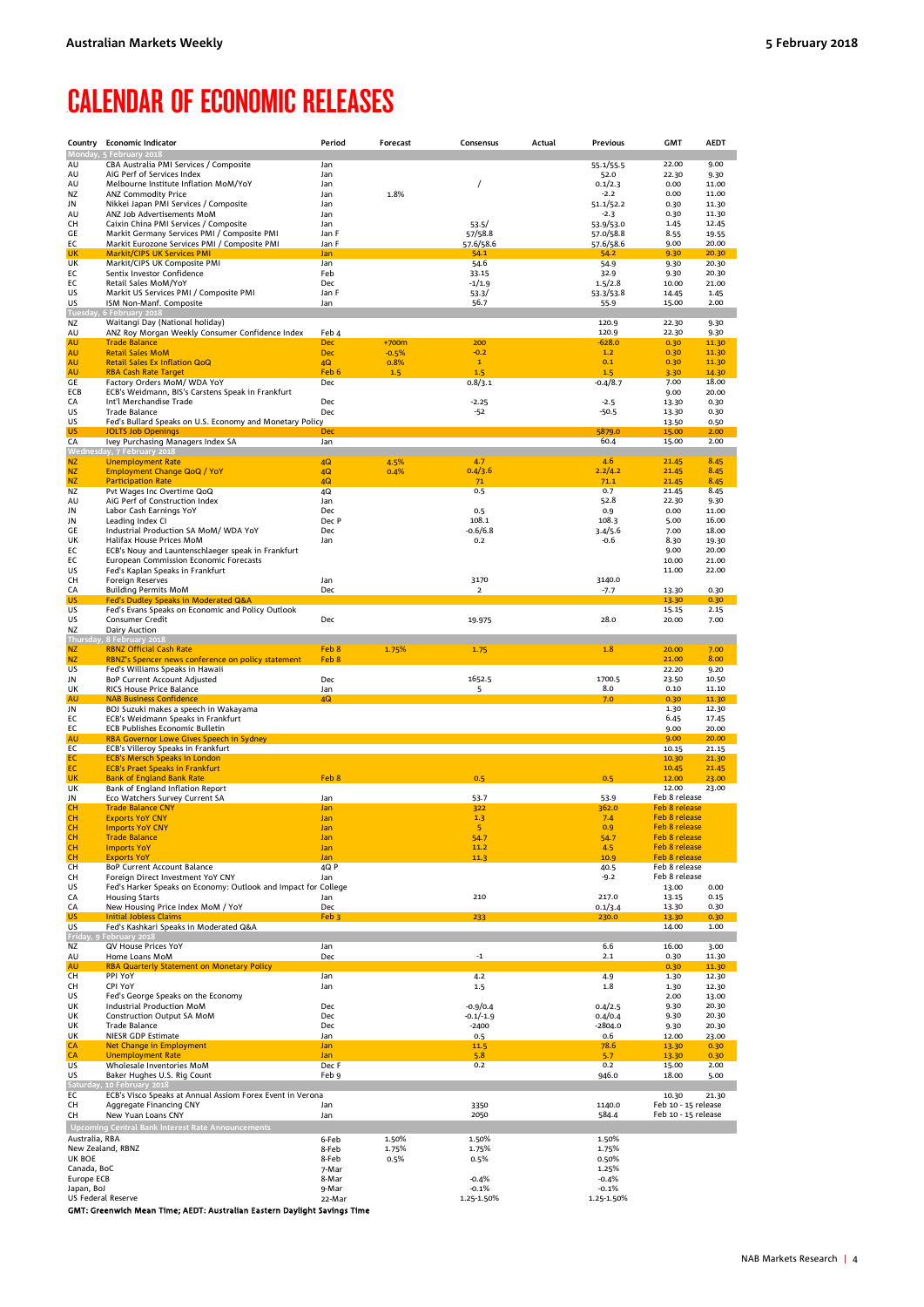## <span id="page-4-0"></span>**FORECASTS**

| <b>Economic Forecasts</b> |  |
|---------------------------|--|
|                           |  |
|                           |  |

|                                 |         | Annual % change |        |        |        |        |        |        |        |        |        |                | Quarterly % change |                |        |        |                |                |        |        |
|---------------------------------|---------|-----------------|--------|--------|--------|--------|--------|--------|--------|--------|--------|----------------|--------------------|----------------|--------|--------|----------------|----------------|--------|--------|
|                                 |         |                 |        |        |        |        | 2016   |        |        | 2017   |        |                |                    |                | 2018   |        |                |                | 2019   |        |
| <b>Australia Forecasts</b>      | 2016    | 2017            | 2018   | 2019   | Q1     | Q2     | Q3     | Q4     | Q1     | Q2     | Q3     | Q <sub>4</sub> | $Q_1$              | Q <sub>2</sub> | Q3     | Q4     | Q <sub>1</sub> | Q <sub>2</sub> | Q3     | Q4     |
| <b>Household Consumption</b>    | 2.8     | 2.1             | 2.0    | 2.4    | 0.9    | 0.5    | 0.3    | 0.9    | 0.4    | O.S    | 0.1    | 0.5            | 0.5                | 0.6            | 0.6    | 0.5    | 0.6            | 0.6            | 0.6    | 0.6    |
| Underlying Business Investment  | $-11.9$ | 2.9             | 4.8    | 4.8    | $-3.4$ | $-2.4$ | $-5.5$ | 1.7    | 3.2    | 0.2    | 2.6    | 1.4            | 1.6                | 0.4            | 0.1    | 1.6    | 1.3            | 0.9            | 1.7    | 1.7    |
| <b>Residential Construction</b> | 8.6     | $-2.3$          | $-2.2$ | $-2.2$ | 4.4    | 1.4    | $-0.9$ | 2.6    | $-3.4$ | $-0.5$ | $-1.0$ | 0.5            | $-0.9$             | $-0.6$         | $-0.8$ | $-0.7$ | $-0.4$         | $-0.5$         | $-0.3$ | $-0.7$ |
| Underlying Public Spending      | 5.2     | 4.4             | 3.6    | 4.1    | 1.9    | 2.0    | 0.8    | 0.7    | 1.1    | 1.2    | 1.5    | 0.8            | 0.8                | 0.8            | 0.8    | 0.9    | 1.1            | 1.1            | 1.1    | 1.1    |
| Exports                         | 6.8     | 5.1             | 7.2    | 3.6    | 2.7    | 1.3    | 0.9    | 2.7    | $-1.6$ | 3.3    | 1.9    | 1.6            | 2.2                | 1.5            | 1.1    | O.G    | 0.8            | 0.8            | 0.6    | 0.8    |
| Imports                         | 0.2     | 7.4             | 4.1    | 4.2    | $-0.8$ | 2.6    | 0.7    | 2.4    | 2.7    | 0.5    | 1.9    | 1.4            | O.G                | 0.7            | 0.7    | 1.0    | 1.2            | 1.0            | 1.2    | 1.2    |
| Net Exports (a)                 | 1.2     | $-0.6$          | 0.5    | $-0.2$ | 1.1    | $-0.3$ | 0.0    | 0.0    | $-0.9$ | 0.5    | O.O    | O.O            | 0.3                | 0.1            | 0.1    | O.O    | $-0.1$         | $-0.1$         | $-0.2$ | $-0.1$ |
| Inventories (a)                 | 0.1     | $-0.1$          | 0.0    | O.O    | $-0.1$ | 0.3    | 0.1    | $-0.3$ | 0.3    | $-0.6$ | 0.2    | $-0.1$         | 0.1                | 0.1            | $-0.1$ | 0.1    | 0.0            | 0.0            | 0.0    | 0.0    |
| Domestic Demand - atr%          |         |                 |        |        | 0.1    | 0.6    | $-0.2$ | 1.0    | 0.7    | O.S    | 0.6    | 0.6            | 0.6                | 0.5            | 0.5    | 0.6    | 0.7            | 0.7            | O.8    | 0.8    |
| Dom Demand - ann %              | 1.8     | 2.6             | 2.3    | 2.7    | 1.5    | 1.8    | 1.5    | 2.3    | 2.2    | 2.4    | 3.2    | 2.8            | 2.6                | 2.3            | 2.2    | 2.2    | 2.4            | 2.5            | 2.8    | 3.0    |
| Real GDP - atr %                |         |                 |        |        | 1.0    | 0.8    | $-0.3$ | 1.1    | 0.4    | 0.9    | 0.6    | 0.6            | 1.0                | 0.7            | 0.4    | 0.7    | 0.7            | 0.6            | 0.7    | 0.7    |
| Real GDP - ann %                | 2.6     | 2.3             | 2.9    | 2.6    | 2.7    | 3.3    | 2.1    | 2.4    | 1.8    | 1.9    | 2.8    | 2.5            | 3.1                | 2.9            | 2.7    | 2.9    | 2.6            | 2.4            | 2.6    | 2.6    |
| CPI headline - atr %            |         |                 |        |        | $-0.2$ | 0.4    | 0.7    | 0.5    | 0.5    | 0.2    | 0.6    | 0.8            | 0.5                | 0.5            | 0.6    | 0.7    | 0.5            | 0.5            | 0.5    | 0.7    |
| CPI headline - ann %            | 1.3     | 2.0             | 2.2    | 2.2    | 1.3    | $1.0$  | 1.3    | 1.5    | 2.1    | 1.9    | 1.8    | 2.1            | 2.1                | 2.4            | 2.3    | 2.2    | 2.2            | 2.3            | 2.2    | 2.2    |
| CPI underlying - gtr %          |         |                 |        |        | 0.2    | 0.4    | 0.4    | 0.5    | 0.5    | 0.6    | 0.4    | 0.5            | 0.5                | 0.5            | 0.5    | 0.5    | 0.6            | 0.5            | 0.5    | 0.5    |
| CPI underlying - ann %          | 1.5     | 1.8             | 1.9    | 2.1    | 1.5    | 1.5    | 1.5    | 1.5    | 1.7    | 1.9    | 1.9    | 1.9            | 1.9                | 1.7            | 1.9    | 2.0    | 2.1            | 2.1            | 2.1    | 2.2    |
| Wages (Pvte WPI - gtr %         |         |                 |        |        | 0.5    | 0.5    | 0.4    | 0.4    | 0.5    | 0.5    | 0.4    | 0.4            | 0.5                | 0.5            | 0.5    | 0.7    | 0.6            | 0.6            | 0.6    | 0.6    |
| Wages (Pvte WPI - ann %)        | 1.9     | 1.9             | 1.9    | 2.3    | 2.0    | 2.0    | 1.9    | 1.8    | 2.0    | 2.0    | 1.9    | 1.8            | 1.8                | 1.8            | 1.9    | 2.2    | 2.2            | 2.3            | 2.4    | 2.2    |
| Unemployment Rate (%)           | 5.7     | 5.6             | 5.3    | 5.2    | 5.8    | 5.7    | 5.7    | 5.7    | 5.9    | 5.6    | 5.5    | 5.4            | 5.3                | 5.3            | 5.3    | 5.2    | 5.2            | 5.2            | 5.2    | 5.1    |
| Terms of trade                  | 0.5     | 12.0            | $-1.2$ | $-0.4$ | $-1.9$ | 2.5    | 4.1    | 11.2   | 5.5    | $-6.1$ | $-0.4$ | $-0.2$         | $-2.9$             | $-0.9$         | $-0.8$ | $-0.3$ | $-0.4$         | $-1.0$         | $-0.2$ | 0.1    |
| G&S trade balance, SAbn         | $-14.3$ | 16.3            | 4.9    | $-5.6$ | $-8.4$ | $-7.4$ | $-4.1$ | 5.7    | 6.8    | 3.4    | 3.1    | 3.1            | 1.6                | 1.5            | 1.1    | 0.7    | O.O            | $-1.3$         | $-2.0$ | $-2.3$ |
| % of GDP                        | $-0.8$  | 0.9             | 0.3    | $-0.3$ | $-2.0$ | $-1.8$ | $-1.0$ | 1.3    | 1.5    | O.S    | 0.7    | 0.7            | 0.4                | 0.3            | 0.2    | O.2    | O.O            | $-0.3$         | $-0.4$ | $-0.5$ |
| Current Account (% GDP)         | $-2.9$  | $-1.9$          | $-2.5$ | $-3.0$ | $-3.7$ | $-3.9$ | $-2.9$ | $-1.1$ | $-1.3$ | $-2.2$ | $-2.0$ | $-2.0$         | $-2.5$             | $-2.5$         | $-2.6$ | $-2.6$ | $-2.8$         | $-3.0$         | $-3.2$ | $-3.2$ |

 **Source: NAB Group Economics; (a) Contributions to GDP growth Exchange Rate Forecasts** 

|                                | 5-Feb  | <b>Mar-18</b> | Jun-18 | $Sep-18$ | <b>Dec-18</b> |
|--------------------------------|--------|---------------|--------|----------|---------------|
| Majors                         |        |               |        |          |               |
| AUD/USD                        | 0.7929 | 0.79          | 0.78   | 0.77     | 0.75          |
| NZD/USD                        | 0.7293 | 0.73          | 0.72   | 0.71     | 0.70          |
| USD/JPY                        | 109.97 | 110           | 110    | 109      | 109           |
| EUR/USD                        | 1.2455 | 1.25          | 1.28   | 1.30     | 1.30          |
| GBP/USD                        | 1.4113 | 1.44          | 1.45   | 1.47     | 1.48          |
| USD/CNY                        | 6.2984 | 6.28          | 6.25   | 6.20     | 6.18          |
| USD/CAD                        | 1.2420 | 1.23          | 1.22   | 1.24     | 1.25          |
| USD/CHF                        | 0.9309 | 0.93          | 0.92   | 0.90     | 0.91          |
|                                |        |               |        |          |               |
| <b>Australian Cross Rates</b>  |        |               |        |          |               |
| AUD/NZD                        | 1.0872 | 1.08          | 1.08   | 1.08     | 1.07          |
| AUD/JPY                        | 87.2   | 87            | 86     | 84       | 82            |
| AUD/EUR                        | 0.6366 | 0.63          | 0.61   | 0.59     | 0.58          |
| AUD/GBP                        | 0.5618 | 0.55          | 0.54   | 0.52     | 0.51          |
| AUD/CNY                        | 4.9940 | 4.96          | 4.88   | 4.77     | 4.64          |
| AUD/CAD                        | 0.9848 | 0.97          | 0.95   | 0.95     | 0.94          |
| AUD/CHF                        | 0.7381 | 0.73          | 0.72   | 0.69     | 0.68          |
|                                |        |               |        |          |               |
| <b>Interest Rate Forecasts</b> |        |               |        |          |               |

|                               | 5-Feb   | <b>Mar-18</b> | Jun-18  | $Sep-18$ | Dec-18  |
|-------------------------------|---------|---------------|---------|----------|---------|
| <b>Australia Rates</b>        |         |               |         |          |         |
| RBA Cash rate                 | 1.50    | 1.50          | 1.50    | 1.75     | 2.00    |
| 3 month bill rate             | 1.77    | 1.75          | 2.00    | 2.25     | 2.25    |
| 3 Year Swap Rate              | 2.24    | 2.5           | 2.9     | 3.0      | 3.1     |
| 10 Year Swap Rate             | 3.06    | 3.3           | 3.6     | 3.7      | 3.7     |
| <b>Offshore Policy Rates</b>  |         |               |         |          |         |
| US Fed funds                  | 1.50    | 1.75          | 2.00    | 2.00     | 2.25    |
| ECB deposit rate              | $-0.40$ | $-0.40$       | $-0.40$ | $-0.40$  | $-0.20$ |
| BoE repo rate                 | 0.50    | 0.50          | 0.50    | 0.50     | 0.75    |
| BoJ excess reserves rate      | $-0.10$ | $-0.10$       | $-0.10$ | $-0.10$  | $-0.10$ |
| <b>RBNZ OCR</b>               | 1.75    | 1.75          | 1.75    | 2.00     | 2.25    |
| China 1yr lending rate        | 4.35    | 4.35          | 4.35    | 4.35     | 4.35    |
| China Reserve Ratio           | 17.0    | 16.0          | 16.0    | 16.0     | 16.0    |
| 10-year Benchmark Bond Yields |         |               |         |          |         |
| Australia                     | 2.91    | 2.95          | 2.95    | 3.00     | 3.05    |
| <b>United States</b>          | 2.86    | 2.75          | 2.75    | 2.75     | 2.75    |
| New Zealand                   | 2.98    | 2.95          | 3.10    | 3.15     | 3.40    |

Sources: NAB Global Markets Research; Bloomberg; ABS

| <b>Exchange Rate Forecasts</b> |        |        |        |          |               |
|--------------------------------|--------|--------|--------|----------|---------------|
|                                | 5-Feb  | Mar-18 | Jun-18 | $Sep-18$ | <b>Dec-18</b> |
| Majors                         |        |        |        |          |               |
| AUD/USD                        | 0.7929 | 0.79   | 0.78   | 0.77     | 0.75          |
| NZD/USD                        | 0.7293 | 0.73   | 0.72   | 0.71     | 0.70          |
| USD/JPY                        | 109.97 | 110    | 110    | 109      | 109           |
| EUR/USD                        | 1.2455 | 1.25   | 1.28   | 1.30     | 1.30          |
| GBP/USD                        | 1.4113 | 1.44   | 1.45   | 1.47     | 1.48          |
| USD/CNY                        | 6.2984 | 6.28   | 6.25   | 6.20     | 6.18          |
| USD/CAD                        | 1.2420 | 1.23   | 1.22   | 1.24     | 1.25          |
| USD/CHF                        | 0.9309 | 0.93   | 0.92   | 0.90     | 0.91          |
|                                |        |        |        |          |               |

|                  | 5-Feb |      |      | Mar-18 Jun-18 Dec-18 Dec-19 |      |  |  |  |  |  |  |  |  |
|------------------|-------|------|------|-----------------------------|------|--|--|--|--|--|--|--|--|
| WTI oil          | 64.77 | 52   | 54   | 58                          | 60   |  |  |  |  |  |  |  |  |
| Gold             | 1329  | 1270 | 1280 | 1290                        | 1300 |  |  |  |  |  |  |  |  |
| Iron ore         | 74.4  | 60   | 62   | 60                          | 60   |  |  |  |  |  |  |  |  |
| Hard coking coal | 228   | 140  | 120  | 100                         | 101  |  |  |  |  |  |  |  |  |
| Thermal coal     | 105   | 85   | 80   | 80                          | 80   |  |  |  |  |  |  |  |  |
| Copper           | 7016  | 6340 | 6280 | 6280                        | 6280 |  |  |  |  |  |  |  |  |
| Aust LNG (*)     | 6.51  | 7.9  | 8.0  | 8.5                         | 8.8  |  |  |  |  |  |  |  |  |

**5-Feb Mar-18 Jun-18 Sep-18 Dec-18** (\*) Implied Australian LNG export prices.